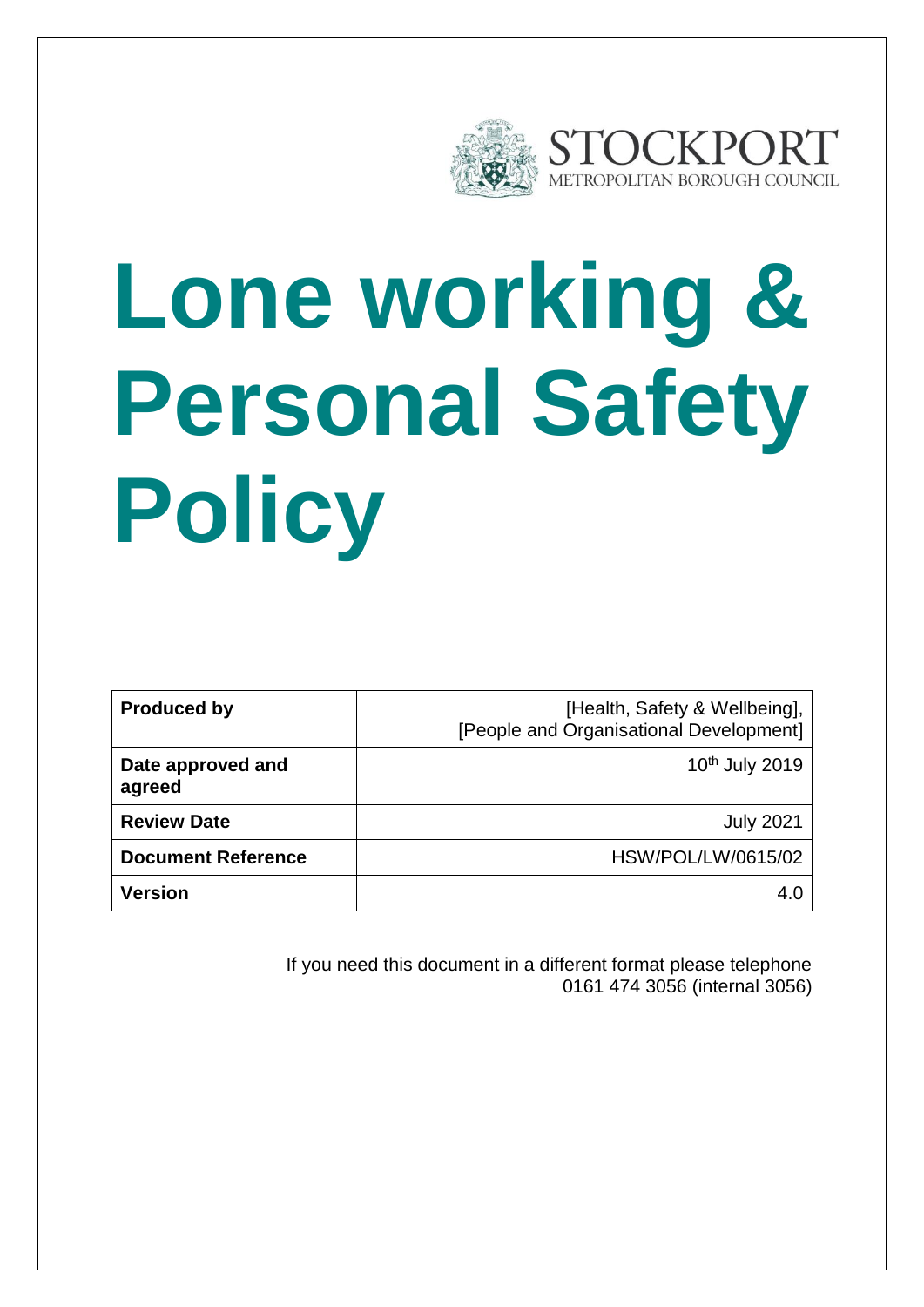### **Contents**

| 1. |                                 |    |
|----|---------------------------------|----|
| 2. |                                 |    |
| 3. |                                 |    |
| 4. |                                 |    |
|    |                                 |    |
|    |                                 |    |
|    |                                 |    |
|    |                                 |    |
|    |                                 |    |
| 5. |                                 |    |
| 6. |                                 |    |
| 7. |                                 |    |
| 8. |                                 |    |
| 9. |                                 |    |
|    |                                 |    |
|    |                                 |    |
|    |                                 |    |
|    | 13. Appendix 1 - SoloProtect ID | 12 |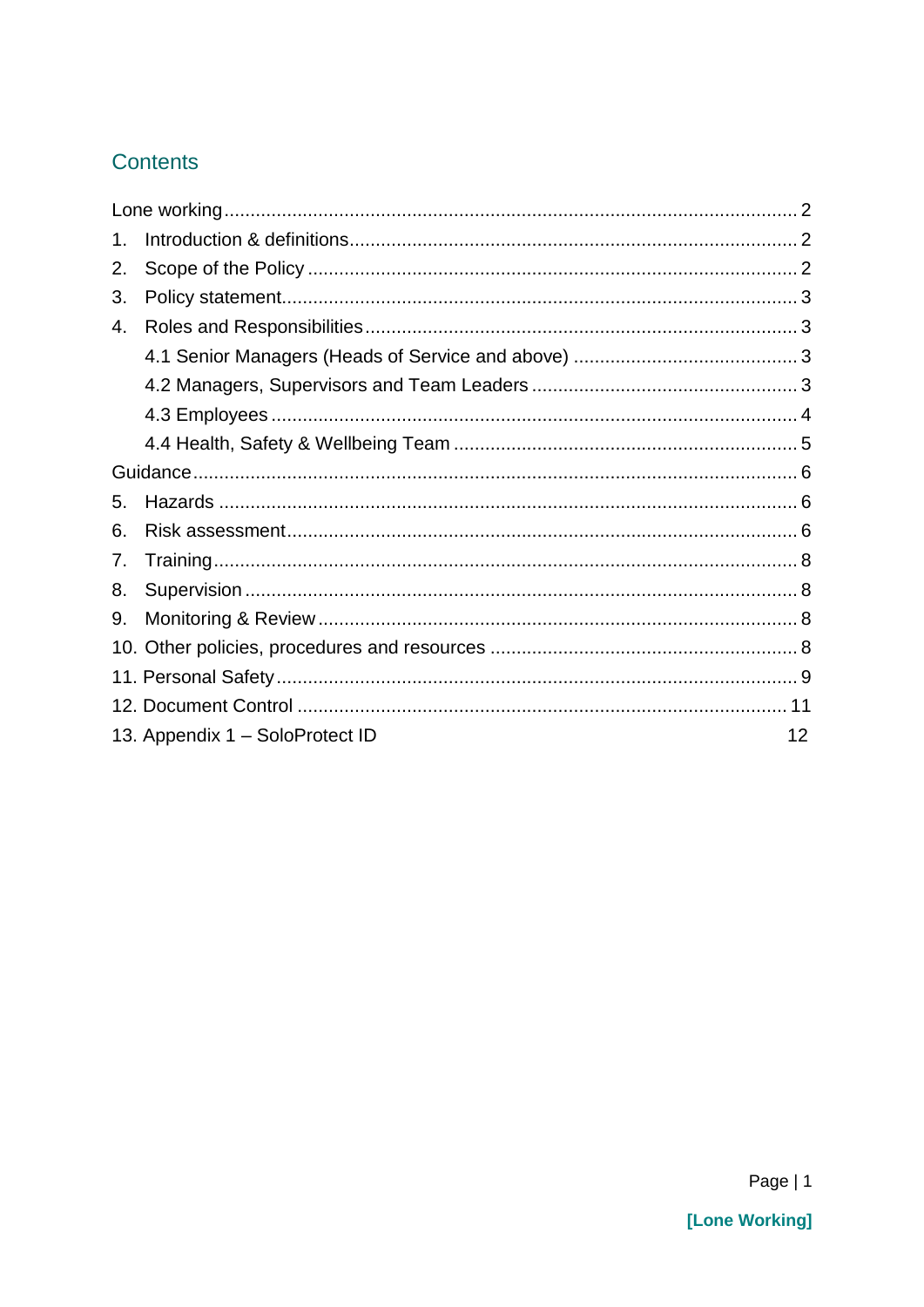# <span id="page-2-0"></span>**Lone working**

# <span id="page-2-1"></span>**1. Introduction and definitions**

#### What is lone working?

There is no standard definition of lone working. The HSE define it as:

'Those who work by themselves without close or direct supervision'

The examples below indicate some of the likely types of lone working that workers may undertake:

- A person who works alone in a separate building,
- Anyone who works alone in an isolated part of a building,
- Someone who works alone outside normal office working hours, e.g. employee working late, duty officer, cleaner, caretaker,
- Those who work alone and visit service users at home or regularly attend other premises,
- Someone working away from their fixed base, in premises that are not leased or managed by Stockport Metropolitan Borough Council (SMBC).
- A person classified as a home worker.

There is no general legal prohibition on working alone, however the broad duties outlined in the Health and Safety at Work etc. Act 1974 and Management of Health & Safety at Work Regulations 1999 apply. These require identifying hazards of the work, assessing the risks involved, and putting measures in place to avoid or control the risks.

#### Personal Safety

For the purpose of this policy "Personal Safety" can be defined as "personal precautions taken to ensure, so far as is reasonably practicable, the safety of the individual"

Personal safety overlaps both lone working and work-related violence and, to some extent. Most of the personal safety guidance can be applied equally to work and/or non-work situations.

# <span id="page-2-2"></span>**2. Scope of the Policy**

This policy applies to all staff who may be working alone, at any time, in any of the situations described in the definition above. This list is not exhaustive.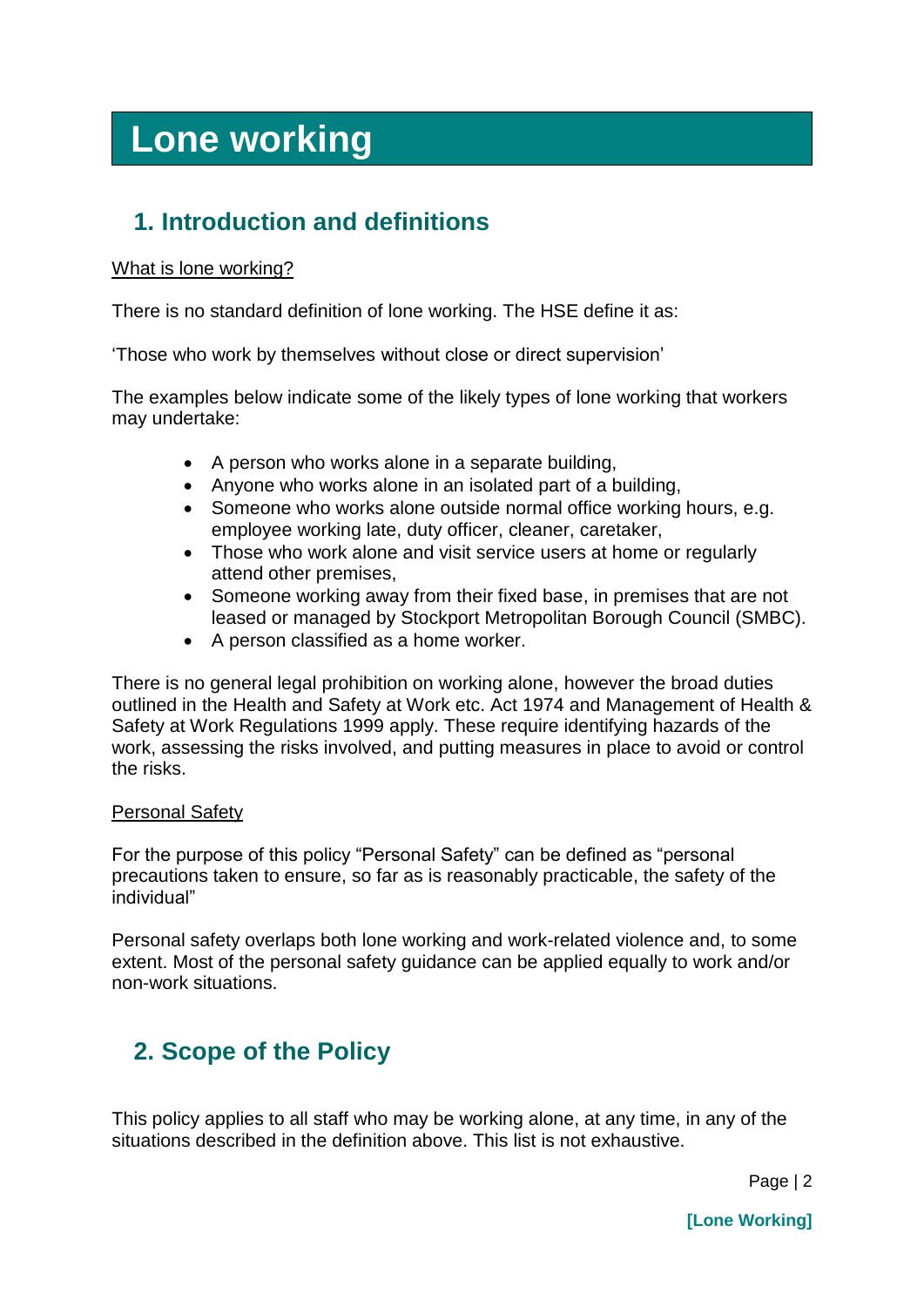# <span id="page-3-0"></span>**3. Policy statement**

SMBC recognises that some members of staff will at times, be required to work on their own and/or away from their base location to undertake part of their duties.

The guidance below is provided for managers undertaking lone working assessments. This information will help to identify any risk posed by generic hazards associated with identified lone working activity.

This policy is designed to alert staff to the risks presented by lone working, to identify the responsibilities each person has in this situation, and to describe procedures which will minimise such risks. It is not intended to raise anxiety unnecessarily, but to give staff a framework for managing potentially risky situations.

# <span id="page-3-1"></span>**4. Roles and Responsibilities**

This section outlines the roles and responsibilities for the main parties involved in applying the Council's lone working policy.

#### <span id="page-3-2"></span>**4.1 Senior Managers (Heads of Service and above)**

The senior management team has overall responsibility for health and safety, including the safety of lone workers. They must:

- Provide appropriate resources to enable the policy to be carried out effectively.
- Lead by example.
- Seek feedback on the performance of this policy.

#### <span id="page-3-3"></span>**4.2 Managers, Supervisors and Team Leaders**

In order to achieve the consistent application of this policy and its associated guidance the main responsibilities of Managers, Supervisors and Team Leaders are to ensure that they:

- Identify staff who meet the definition of a 'Lone Worker'.
- Identify all staff that are lone workers and ensure that a lone worker monitoring system is set up for them.
- Inform staff of their responsibilities under the personal safety and lone working policy.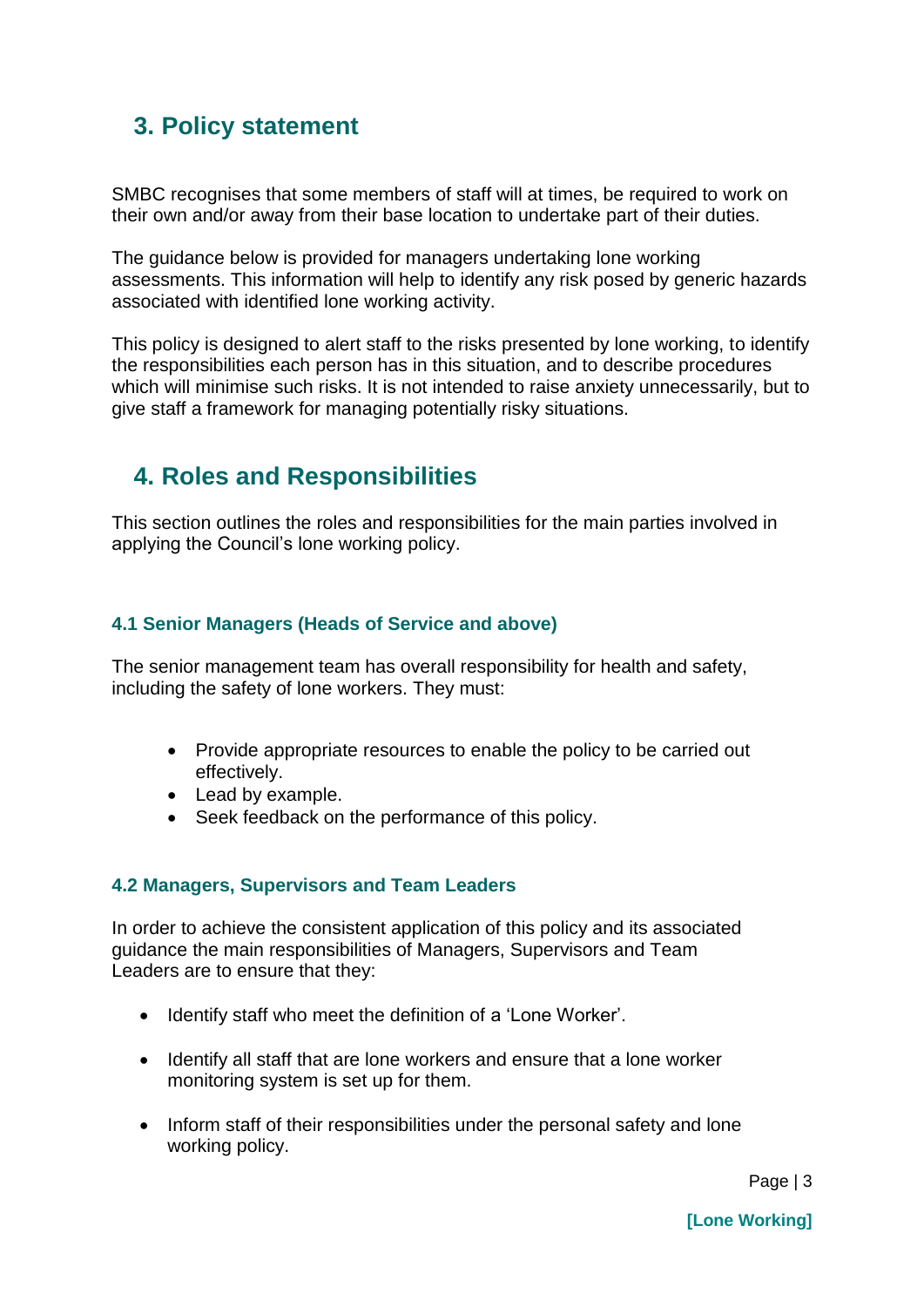- Make the policy readily available to all staff members on induction and ensuring local procedures are in place.
- Ensure that risk assessments regarding the personal safety of staff, including those working alone are undertaken by competent persons.
- Review personal safety and lone working risk assessments on a regular basis, taking into consideration information provided by staff members regarding hazards relating to activities, environments and individuals.
- Assist in the development and implementation of safe systems of work to ensure the safety and well-being of all staff.
- Ensure that staff members comply with the policy and follow safe systems of work whenever appropriate to do so.
- Report accidents/incidents involving lone workers using the correct reporting procedure.
- Provide appropriate training, information or instruction.
- Provide equipment to enhance personal safety and to enable emergency communication such as SoloProtect ID devices, mobile phones and radios.
- Service areas will be responsible for carrying out an assessment of the risk posed to their employees and identifying the number of lone workers within their service who require SoloProtect ID devices.
- Service areas will be responsible for the purchase, budgeting and procurement of the SoloProtect ID devices.
- Service areas will be responsible for the management and administration tasks associated with the set up and on-going use of the SoloProtect ID devices.
- Service areas will be responsible for arranging the training of their workers that are associated with the use of the SoloProtect ID devices.

#### <span id="page-4-0"></span>**4.3 Employees**

Every employee has a responsibility for ensuring that they:

- Comply with any precautionary measures including guidelines laid down by managers such as a Lone Worker Monitoring System.
- Report to their manager any unsafe or potentially unsafe situations or equipment, and to report incidents in which violence or aggression or threats using the incident reporting procedure.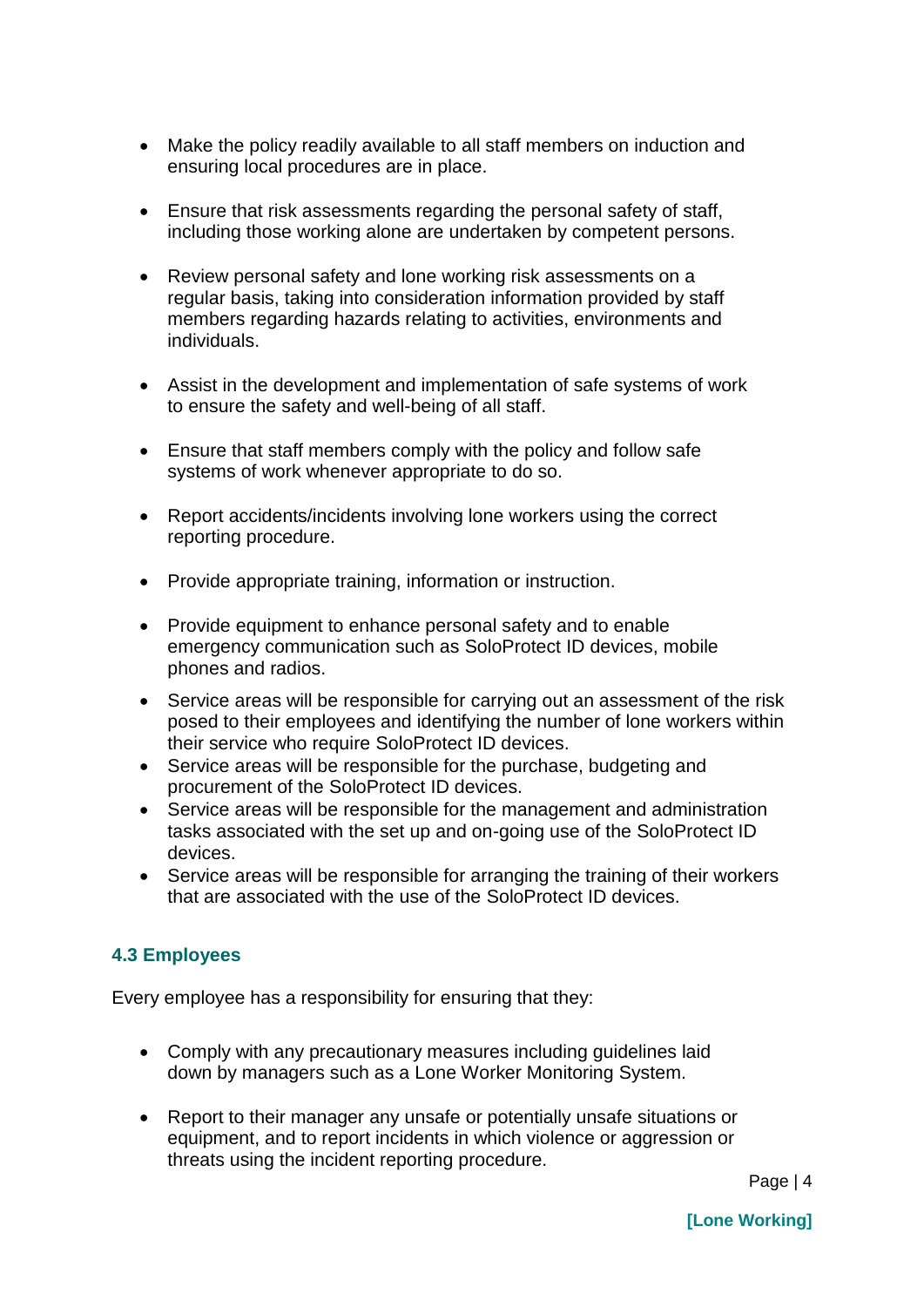- Take reasonable care for their own safety and not expose themselves to unnecessary risk.
- Use any protective equipment or devices (such as SoloProtect ID device) provided in accordance with training provided and Management instruction.
- Attend any training provided.

#### <span id="page-5-0"></span>**4.4 Health, Safety & Wellbeing Team**

The role of the Health Safety & Wellbeing Team is to:

- Recommend standards of safety to ensure compliance with current legislation regarding personal safety and lone working.
- Assist in the development of strategies and programmes for the reduction of risks associated with personal safety and lone working.
- Provide regular reports to the management in respect of health and safety issues and incidents involving lone workers to the directorate and corporate health & safety committees.
- Monitor accidents and incidents in the workplace.
- Regularly review this policy, in liaison with the directorate & Corporate Health and Safety Committees and Unions and make appropriate recommendations for amendments necessary to maintain compliance with current legislation and suggested best practice for personal safety and lone workers.
- Advise on training requirements.
- Be responsible for providing support and guidance to assist service areas in carrying out risk assessments.
- Arrange training in Lone Working and Personal Safety for those services which require it.
- Provide on-going support in terms of risk assessment, lone working & incident reporting.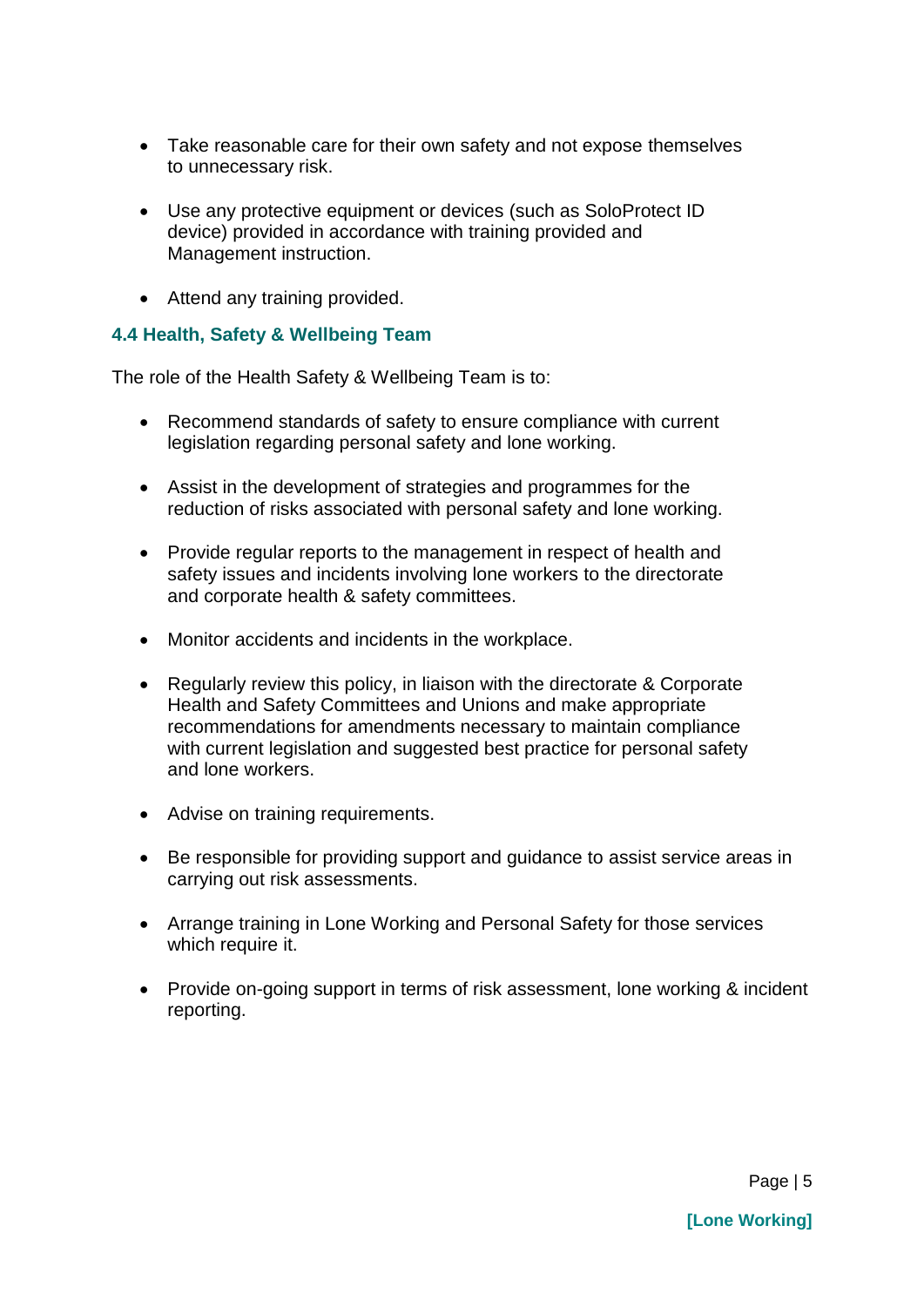# <span id="page-6-0"></span>**Guidance**

# <span id="page-6-1"></span>**5. Hazards**

A hazard is something which has the potential to cause harm and risk is the likelihood that harm will occur. Often the hazards faced by lone workers will be the same as for other workers but they may face increased or additional risk. Some of the hazards are:

- Risk of violence
- Manual handling
- Slips, trips & falls
- Hazards associated with travel
- Medical emergency
- Lack of first aid provision
- Lack of emergency procedures for fire
- Inadequate rest/hygiene facilities

### <span id="page-6-2"></span>**6. Risk assessment**

Managers of persons considered to be 'lone workers' must complete a written risk assessment of the occupational role. This assessment identifies potential hazards, identifies existing precautions and assesses the risk. The reasons for assessing the risks of working alone are to establish:

 Whether the work can be done safely by an unaccompanied person; The arrangements necessary to ensure that an individual working alone is not exposed to greater risks than employees who work together.

Part of the risk assessment process is to identify and implement any additional measures that need to be implemented to avoid or control these risks. As with all risk assessments, their completion will involve appropriate involvement and feedback from those likely to be affected.

Risk assessment should be completed using the standard corporate risk assessment template.

The following should be considered:

#### **The Workplace/Environment**

Does the workplace present a special risk to the lone worker? Particular duties, such as working at height will always require the presence of others. Once again, the risk assessment will determine the precautions taken.

Consider access requirements, transport and parking arrangements, etc.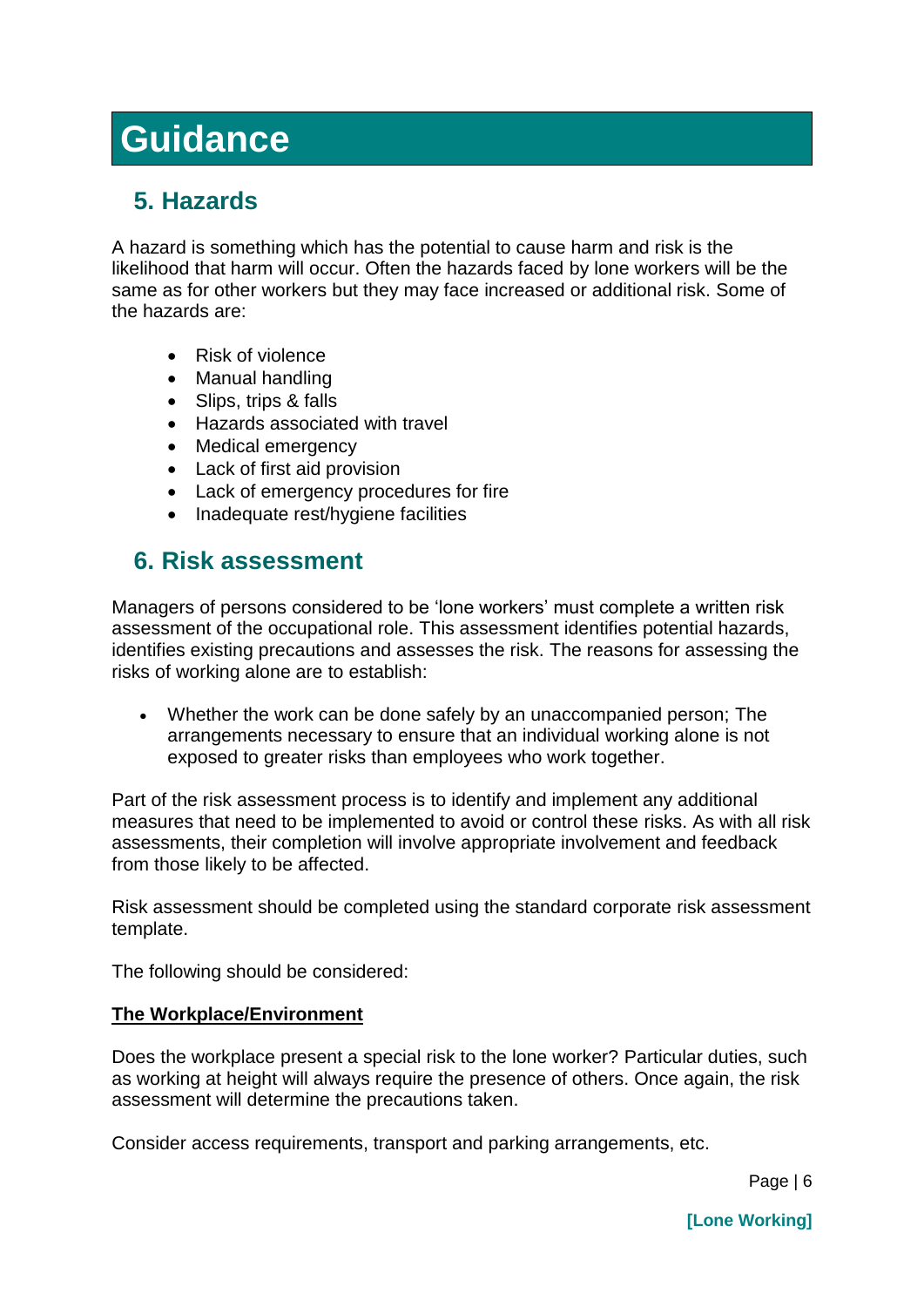Is there a safe way in and a way out for one person?

Is there a risk of violence? Any risk of violence needs to be identified and foreseeable risks minimised or controlled. For example, in some cases panic buttons may be fitted in a particular fixed location, or employees given personal attack alarms, SoloProtect ID devices or mobile telephones. Instructions and appropriate equipment will be in place, if necessary, for the lone worker to make contact with others. Employees at the work base must be made aware of the appropriate action to be taken in the event of an emergency. Managers must have basic details such as vehicle registration number to assist in any search.

#### **The Process/Equipment**

Identify hazards specific to the work process, which may create particular risks for lone workers, e.g. work on electrical systems and work in the community.

Can any temporary access equipment which is necessary, such as portable ladders be safely handled by one person?

Can all the plant, substances and goods involved in the work be safely handled by one person?

Consider whether the work involves lifting objects too large for one person or whether more than one person is needed to operate essential controls for the safe running of equipment.

#### **The Individual**

Are women especially at risk if they work alone?

Are young workers especially at risk if they work alone?

Is the person medically fit and suitable to work alone? Managers must take reasonable precautions to satisfy themselves that there are no known medical problems with employees that would put the employee at risk when working alone. For example, it may be appropriate for Occupational Health checks to be completed to enable this judgement.

What happens if the person becomes ill, has an accident or there is an emergency?

Consider the lone worker's work pattern and how it relates to those of other workers, in terms of both time and geography.

**Note: All available information should be taken into account and checked or updated as necessary. Where there is any reasonable doubt about the safety of a lone worker in a given situation, consideration should be given to sending a second worker or making other arrangements to complete the task.**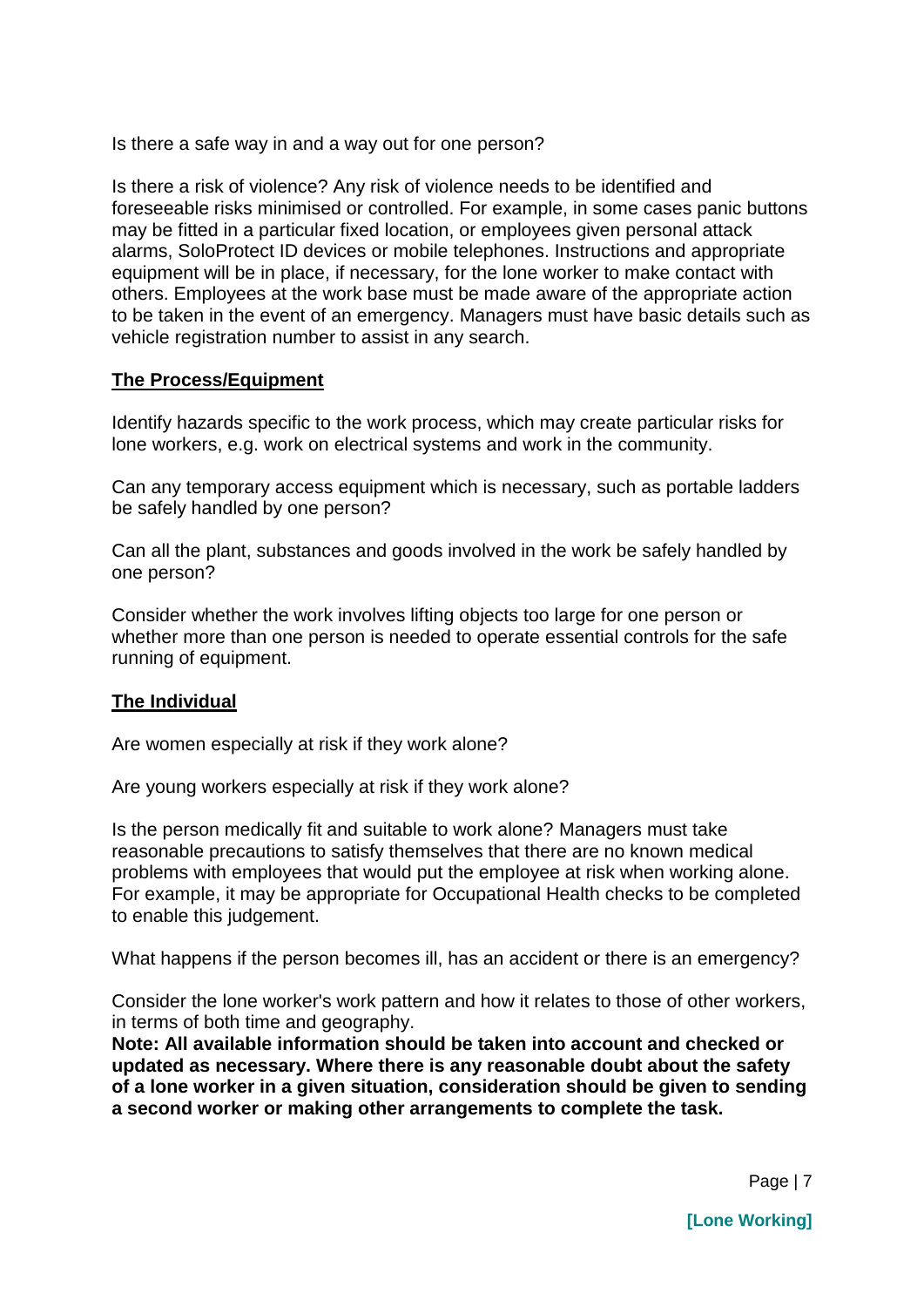# <span id="page-8-0"></span>**7. Training**

Initial induction training, provided by the manager/supervisor, is particularly important for lone working so that the employees concerned are confident about the health and safety arrangements and have a good understanding of the main elements of the job.

In this way, employees may avoid panic reactions in unusual situations, and will be sufficiently experienced to fully understand the risks and precautions. It is also important that employees know the limits of their responsibility so that they know when to stop work and seek advice.

<span id="page-8-1"></span>In high risk situations an emergency rescue plan must be prepared. This rescue plan may require liaison with the Emergency Services.

# **8. Supervision**

The extent of supervision required will depend upon the level of risks involved and the ability and experience of the lone worker. A few examples of supervisory measures, which may be useful in some circumstances, include:

- Periodic telephone contact with lone worker.
- Periodic site visits to lone worker.
- Regular contact (telephone, radio etc.)
- Automatic warning devices, (SoloProtect ID)
- Manual warning devices (e.g. panic alarms etc.)
- End of task/shift contact (i.e. returning keys).

### <span id="page-8-2"></span>**9. Monitoring & Review**

Managers/Supervisors must review risk assessments on a regular basis and immediately if there are any significant changes, such as:

- new or revised work practices
- changes to job content or procedures
- new work locations
- new work equipment
- major adjustments to working patterns

## <span id="page-8-3"></span>**10. Other policies, procedures and resources**

The following policies should be read in conjunction with this policy:

- Health & Safety Policy
- Risk Assessment Guidance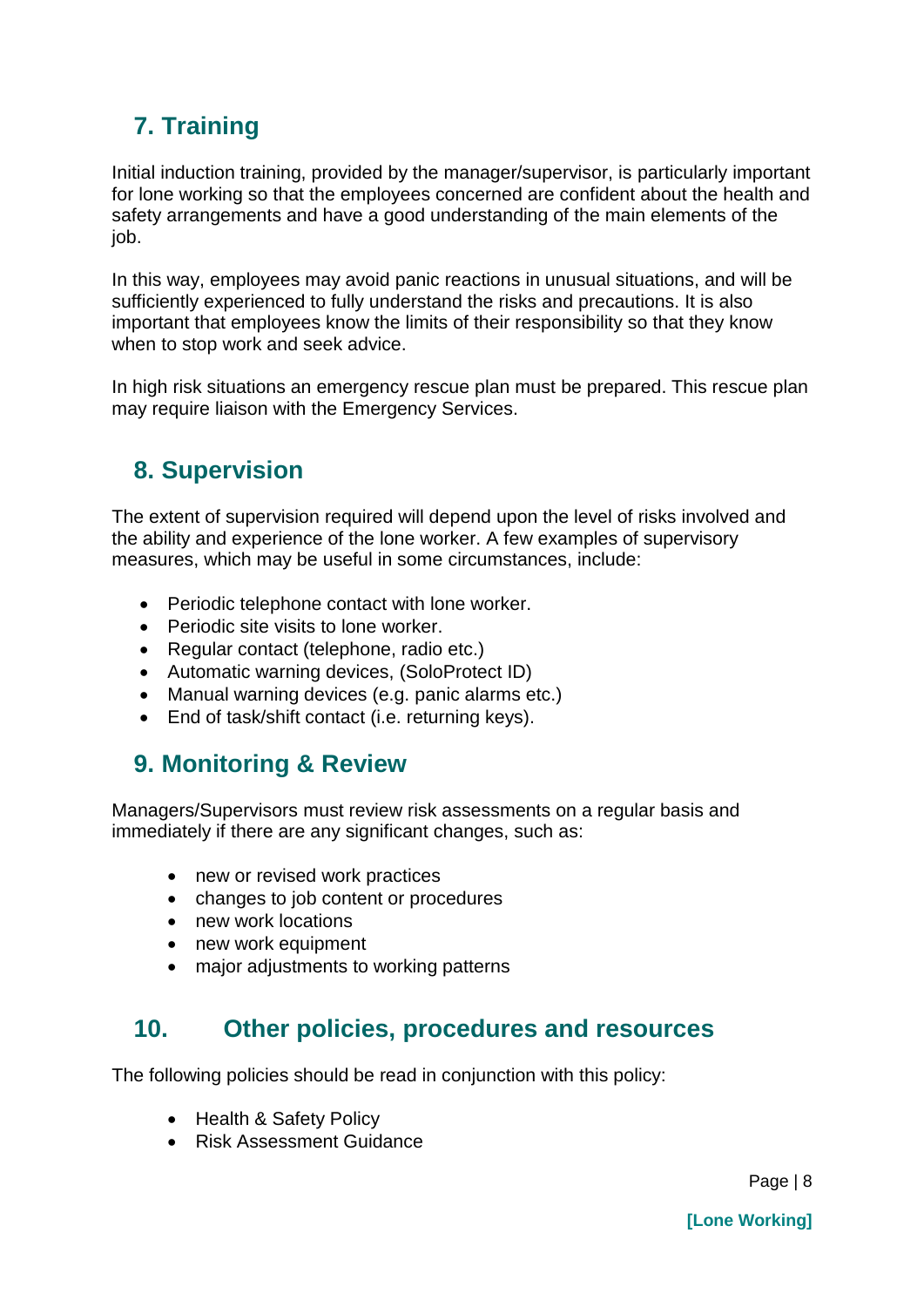- Accident/Incident/Near Miss Reporting procedure
- Work Related Violence
- Driving at Work Policy
- Fire Evacuation Procedure

See document INDG73 from the health and safety executive for more details on Lone Working. **<http://www.hse.gov.uk/pubns/indg73.pdf>**

The Suzy Lamplugh Trust website contains much information and provides many resources in relation to lone working **<http://www.suzylamplugh.org/>**

[Lone working | Health & safety employer advice | Healthy Working Lives](http://www.healthyworkinglives.com/advice/Legislation-and-policy/employee-issues/lone-working) **[www.healthyworkinglives.com/advice/Legislation-and-policy/employee.../lone](http://www.healthyworkinglives.com/advice/Legislation-and-policy/employee.../lone-working)[working](http://www.healthyworkinglives.com/advice/Legislation-and-policy/employee.../lone-working)**

For further information on the SoloProtect ID devices please see the following link and **<https://www.soloprotect.com/uk/lone-worker-solutions/>** and also Appendix 1 of this document.

# <span id="page-9-0"></span>**11. Personal Safety**

It is not wise to solely rely on alarm systems or breakaway techniques to get you out of trouble – there are a number of things you can do to avoid trouble in the first place.

The Council has a responsibility as an employer to ensure the health, safety and welfare of staff, but employees also have a duty to take reasonable care themselves. This is not about raising anxiety levels, but about recognising potential dangers and taking positive steps to reduce risk.

#### **Be aware of the environment**

Know what measures are in place where you work: check out alarm systems and procedures, exits and entrances, and the location of the first aid supplies.

Make sure that your car and mobile phone are in good working order. If your work takes you into areas which are isolated and/or poorly lit at night, make sure you:

- Have your keys in your hand or easily accessible
- Consider whether an area will be dark and isolated when you return to your car
- Park where possible, under street lighting
- Lock the car doors when you get into the car
- Take boxes/bags to the car when other people are around
- Try to park facing the way you want to drive off
- In a cul-de-sac do not park facing the dead end
- Try to park in a space where you will not be blocked in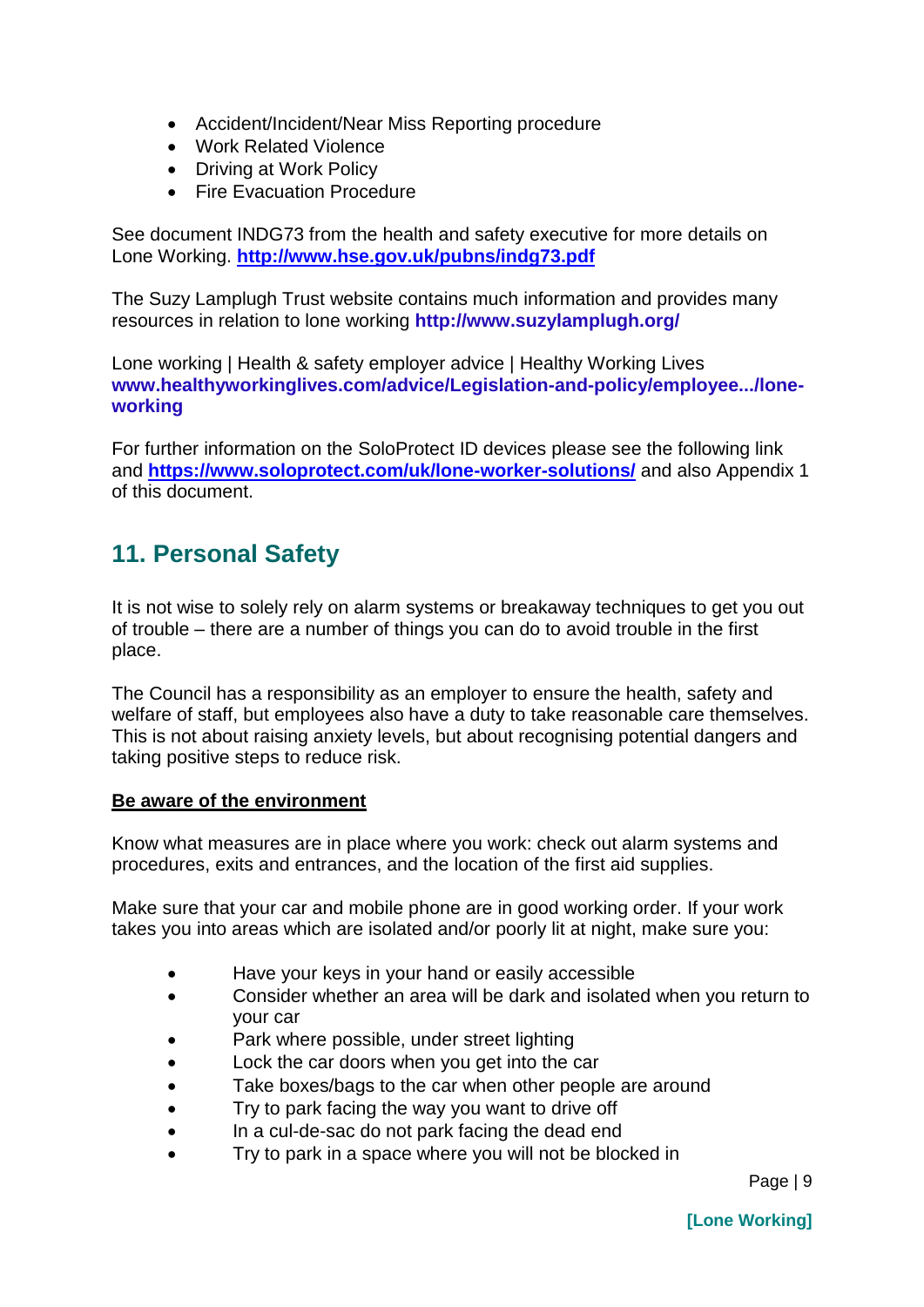Always use any lone worker system provided or follow any check in/out procedure for your service area.

If a potentially violent situation occurs, be aware of what might be used as a weapon against you.

#### **Be aware of yourself**

- Think about your body language.
- What messages are you giving?
- Think about your tone of voice and choice of words. Avoid anything which could be seen as sarcastic or patronising.
- Think about what you are wearing. Is it suitable for the task? Does it hamper your movement? In a potentially risky situation, does a scarf or tie offer an opportunity to an assailant?
- Be aware of your own triggers the things that make you angry or upset.

#### **Be aware of other people**

- Take note of their non-verbal signals.
- Be aware of their triggers.
- Don't crowd people allow them space.
- Make a realistic estimate of the time you will need to do something, and don't make promises which can't be kept, either on your own or someone else's behalf.
- Be aware of the context of your meeting are they already angry or upset before you meet, and for what reason?
- Listen to them, and show them you are listening.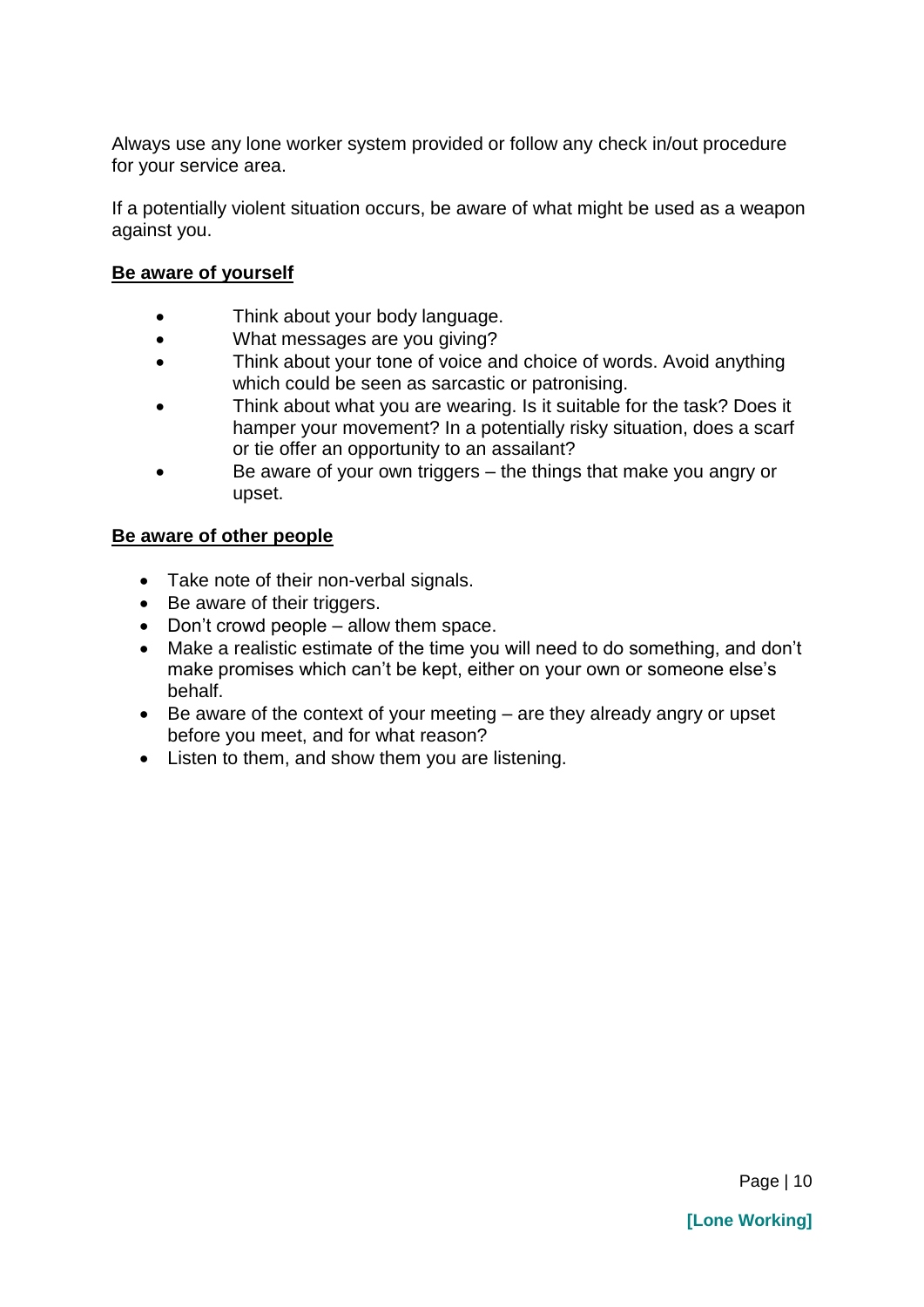# <span id="page-11-0"></span>**12. Document Control**

| <b>Version</b> | <b>Author</b> | <b>Reviewed By</b>                       | <b>Reason for</b><br><b>Change</b>                    | <b>Date</b>  |
|----------------|---------------|------------------------------------------|-------------------------------------------------------|--------------|
| 1.0            | H&S Team      | Corporate H&S<br><b>Committee/Unions</b> | <b>Policy Review</b>                                  | June<br>2015 |
| 2.0            | H&S Team      | A McCullough                             | Additional<br>Guidance                                | Nov<br>2016  |
| 3.0            | H&S Team      | S Dodgson                                | <b>Policy Review</b>                                  | June<br>2018 |
| 4.0            | H&S Team      | J Beck                                   | Policy Review and<br>introduction of new<br>equipment | July<br>2019 |

**[Lone Working]**